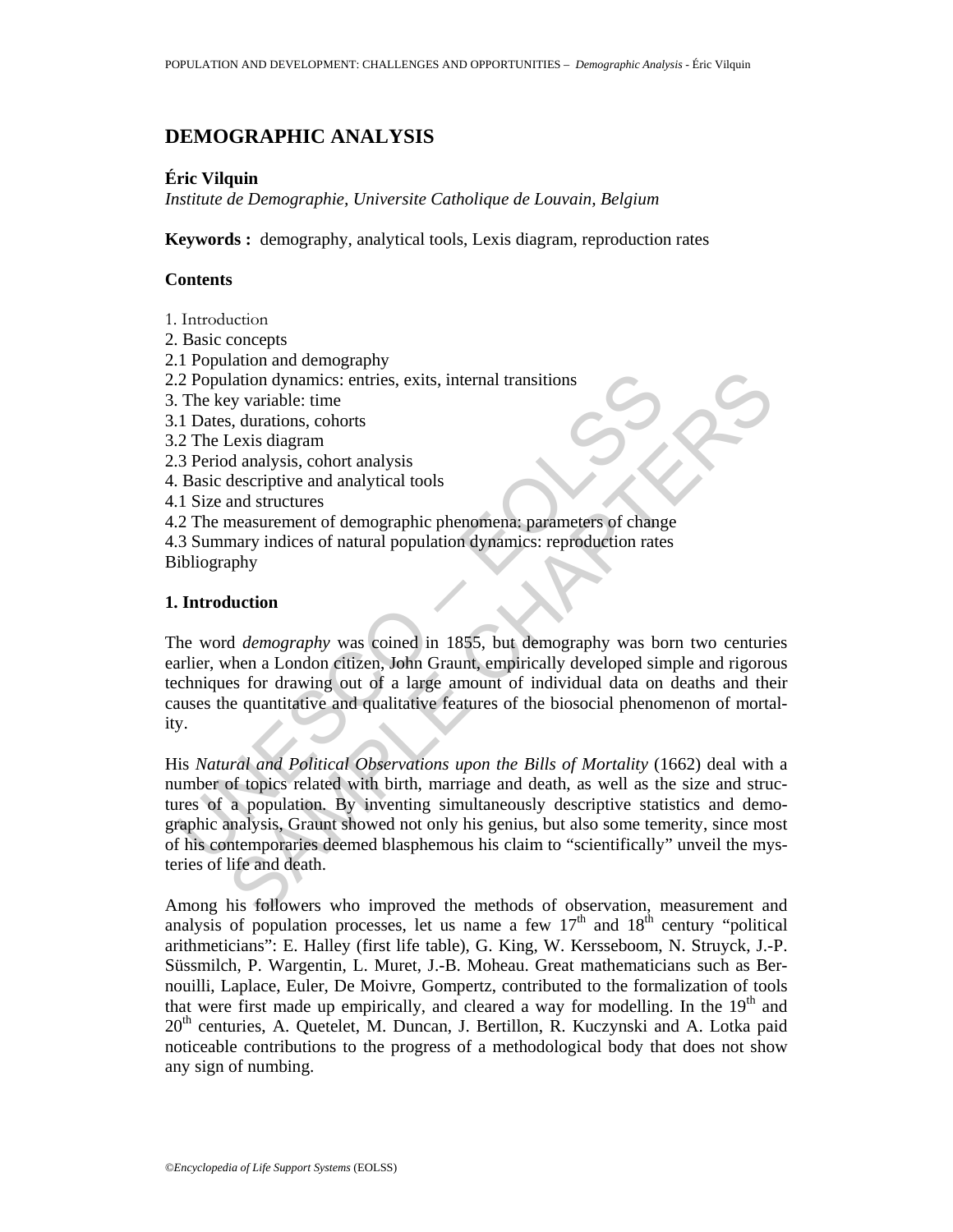## **2. Basic concepts**

## **2.1 Population and demography**

Demographers study populations. So do ethnologists, sociologists and geneticists... Specifically, the demographic approach aims at describing and explaining the process of continuous change experienced by a population with the passing of time. *Demographic analysis* is an integrated body of principles and methods particularly fit to that approach. It is not, as one might suppose, a question of merely applying the basic techniques of statistical description to mortality and fertility, since those demographic phenomena exhibit specific features that deserve the settling of appropriate tools, some of which reach a high degree of refinement.

hus a *population* can be analysed from a *demographic* point of view<br>is, at least potentially, *subject to a continuous process of change as*<br>iill examine later the nature of that process of change, but let us first l<br>ep opulation can be analysed from a *demographic* point of view from the moment potentially, *subject to a continuous process of change as time goes by.* We similar later the nature of that process of change, but let us firs Thus a *population* can be analysed from a *demographic* point of view from the moment it is, at least potentially, *subject to a continuous process of change as time goes by*. We will examine later the nature of that process of change, but let us first look into the concept of population. For demographers, a population is a set (in the mathematical sense of the word) of elementary units (*individuals*), homogenous as regards some characteristics (*inclusion criteria*), and evolving under the effect of a more or less complex mechanism of change.

In order to be dealing with a real "population", it is necessary that, all the time, any "individual" (any being about which it is not absurd to wonder if it is in or out of the population under study) be in an only definite position regarding each inclusion criterion. For instance, "the resident population of Ireland as of  $1<sup>st</sup>$  January 2000" is composed of all the individuals who, on the  $1<sup>st</sup>$  of January 2000, fulfill simultaneously the three following conditions of inclusion:

- (*a*) he/she is a human being;

- (*b*) he/she is alive;

- (*c*) he/she enjoys legal resident status in Ireland (tourists and illegal immigrants are excluded).

It goes without saying that, in order to be a member of that population, one must comply with all the inclusion criteria, but that if you do not fulfill just one of them, you are out of the population.

## **2.2 Population dynamics: entries, exits, internal transitions**

Time elapses... The resident population of Ireland as of  $31<sup>st</sup>$  December 2000 will certainly be different from that of  $1<sup>st</sup>$  January 2000. Between these two dates:

- A number of persons maintained their position regarding the three inclusion criteria; so they are still in the population;

- A number of persons went out of the population because they stopped complying with at least one criterion: some died (criterion *b*), others emigrated and thus lost legal resident status (criterion *c*);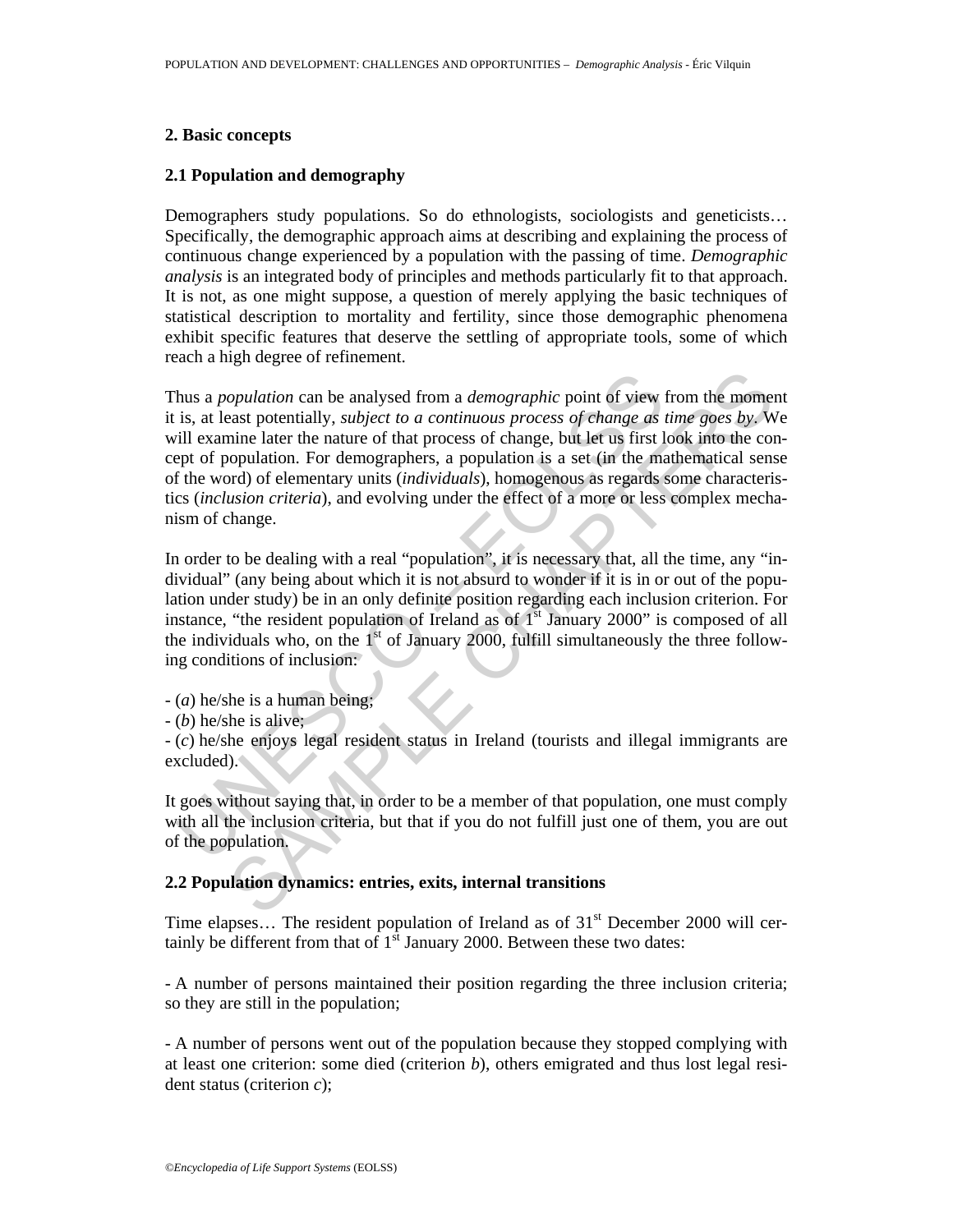- A number of persons entered the population by obtaining the inclusion characteristic(s) they were missing: birth of a child in a family of legal residents (simultaneous fulfillment of the three criteria), attribution of legal residence to an immigrant (fulfillment of criterion *c* by someone who already complied with conditions *a* and *b*).

So, a population is a set into which one enters from the moment one fulfills all the inclusion criteria, and out of which one exits from the moment one does not comply with at least one of these conditions. Entries and exits are among the mechanisms by which the population changes with the passing of time. They alter at least one fundamental dimension of the population: its *size*. Every time a person enters (exits from) the population, the size of the latter increases (decreases) by one unit. This accounting is reflected in the "integral equation of population dynamics":

 $P(t_1) = P(t_0) +$  Entries  $(t_0, t_1) -$  Exits  $(t_0, t_1)$ 

where P is the size of the population,  $t_0$  and  $t_1$  are two dates, and  $(t_0, t_1)$  is the time interval between these two dates.

Entries and exits are the only mechanisms that, being connected with the criteria of inclusion, alter the *size* of the population. But they also impact on many other aspects of the population. Let us imagine that an immigrant enters the population. He not only adds one unit to the size of the population, but he also brings into it all his personal characteristics: his sex, his age, his educational level, the colour of his eyes, his political opinion, etc. By so doing, he alters the statistical pattern (the *structure*) of each one of these characteristics in the population. Every entry and every exit impact on the structures of the population by a host of variables.

 $(t_1) = P(t_0) +$  Entries  $(t_0, t_1) -$  Exits  $(t_0, t_1)$ <br>
there P is the size of the population,  $t_0$  and  $t_1$  are two dates, and  $(t_0, t_1)$ <br>
all between these two dates.<br>
Intries and exits are the only mechanisms that, being  $(t_0)$  + Entrics  $(t_0, t_1)$  – Exits  $(t_0, t_1)$ <br>
is the size of the population,  $t_0$  and  $t_1$  are two dates, and  $(t_0, t_1)$  is the time inte<br>
een these two dates.<br>
and exits are the only mechanisms that, being connected Some of these structures can also change by means of individual events (*internal transitions*) that are neither entries nor exits: when some member of the population remains in it but changes one of his/her characteristics, the structure of the population by that characteristic changes. For instance, when two members of the population marry, the size of the population is not modified, but there are henceforth one single person less and one married person more among both sexes; thus the structure of the population by marital status changes. One must pay special attention to a category of characteristics whose structures change in a perfectly steady and continuous way: *durations.* Without any event occurring, the mere passing of time uniformly increases all durations. In the demographic field, the most typical duration is age (time elapsed since one's birth), but also of interest are durations elapsed since other kinds of *events-origins*: marriage, death of spouse, immigration, birth of second child, last move, etc. Thus, the ageing of individuals continuously alters the structure by age of the population, and more generally all the structures by duration variables.

Those are all the components of what we called "the continuous process of population change".

Depending on the kind of population under study, the mechanisms of change (other than the passing of time) can differ: for instance, in the population of a country, entries are provided by fertility and immigration, whereas in the population of a company, they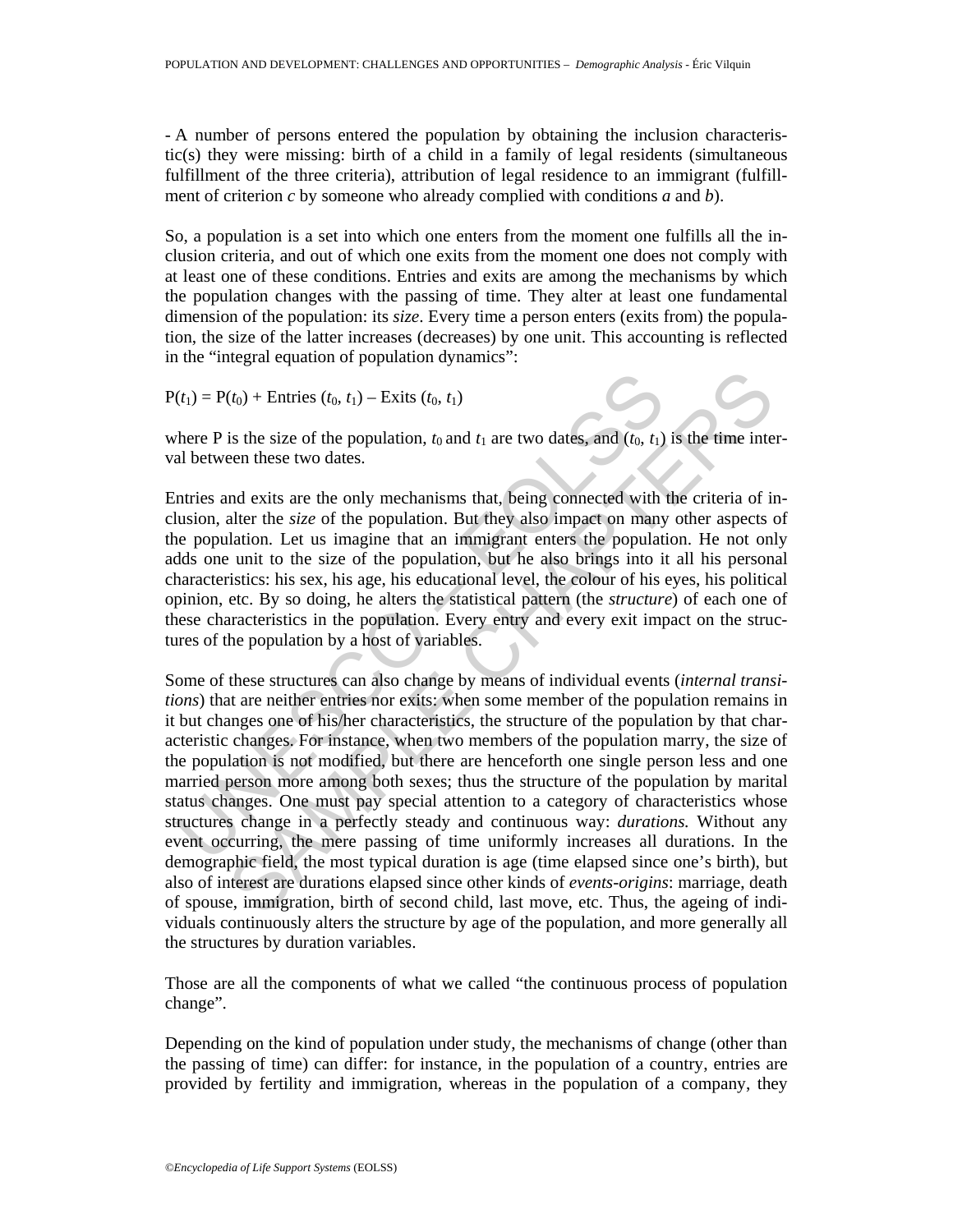result only from hiring. Of course, the demographic analysis of these various phenomena must be adapted to their specific nature, but it is easy if one leans on the general principles that we will now describe. Below, we will deal with the typical case of a country's human population; the ways of entry and exit will then be birth, death and migration.

Entries, exits and internal transitions are demographic *events* (births, deaths, marriages, migrations…), individual expressions of general entry, exit or transition processes called demographic *phenomena* (fertility, mortality, nuptiality, migration…).

## **3. The key variable: time**

## **3.1 Dates, durations, cohorts**

**1 Dates, durations, cohorts**<br>ince the primary objectives of demographic analysis are to describe the<br>res of a population at a given time and to describe its change in sit<br>etween two dates, *demographic situations and eve* s, durations, cohorts<br>s primary objectives of demographic analysis are to describe the size and structure<br>two dates, *demographic situations and events must be dated.* It ween prove<br>to locate them on two or three time scal Since the primary objectives of demographic analysis are to describe the size and structures of a population at a given time and to describe its change in size and structures between two dates, *demographic situations and events must be dated*. It even proves relevant to locate them on two or three time scales: for instance, when studying divorce, it is interesting to record not only the date of occurrence of every divorce (because of the influence the period of occurrence can have on the probability of divorce), but also the ages of the divorcing persons and the duration of their marriage (because these two variables are known to be important determinants of the risk of divorce). Usually, three time coordinates are relevant to explanatory analysis in demography:

- The *date* of observation or of occurrence. The probability of occurrence of a given event (birth, marriage, death, migration) can be strongly influenced by current period characteristics: for instance, all other things being equal, demographic behaviours are not the same in peacetime and in wartime, or before and after some legislative reform. This coordinate allows to bring to light "period effects".

- The *duration* elapsed since a relevant event-origin at the occurrence of the event under study. The probability of occurrence of an event can largely depend on the amount of time passed since a specific initial event: the risk of dying closely depends on age (duration of one's life, or time elapsed since one's birth), the probability to give birth to one's second child also depends on the duration elapsed since the birth of the previous one. The most often considered duration in demography is age, and it naturally is used to highlight "age effects".

- The *cohort*, group of persons who experienced the same event-origin at the same time, usually identified with the period when that event-origin occurred. It is frequently observed that the probability of experiencing a given event is shared by all the members of a cohort, and varies from one cohort to another. For instance, with the changing of habits, the behaviours of recent birth cohorts are different from those of older ones; another example: in Europe, the persons who got married immediately after the Second World War (marriage cohorts 1945-1949) have had, during the rest of their lives, procreational attitudes different from those of their predecessors. These are "cohort effects".